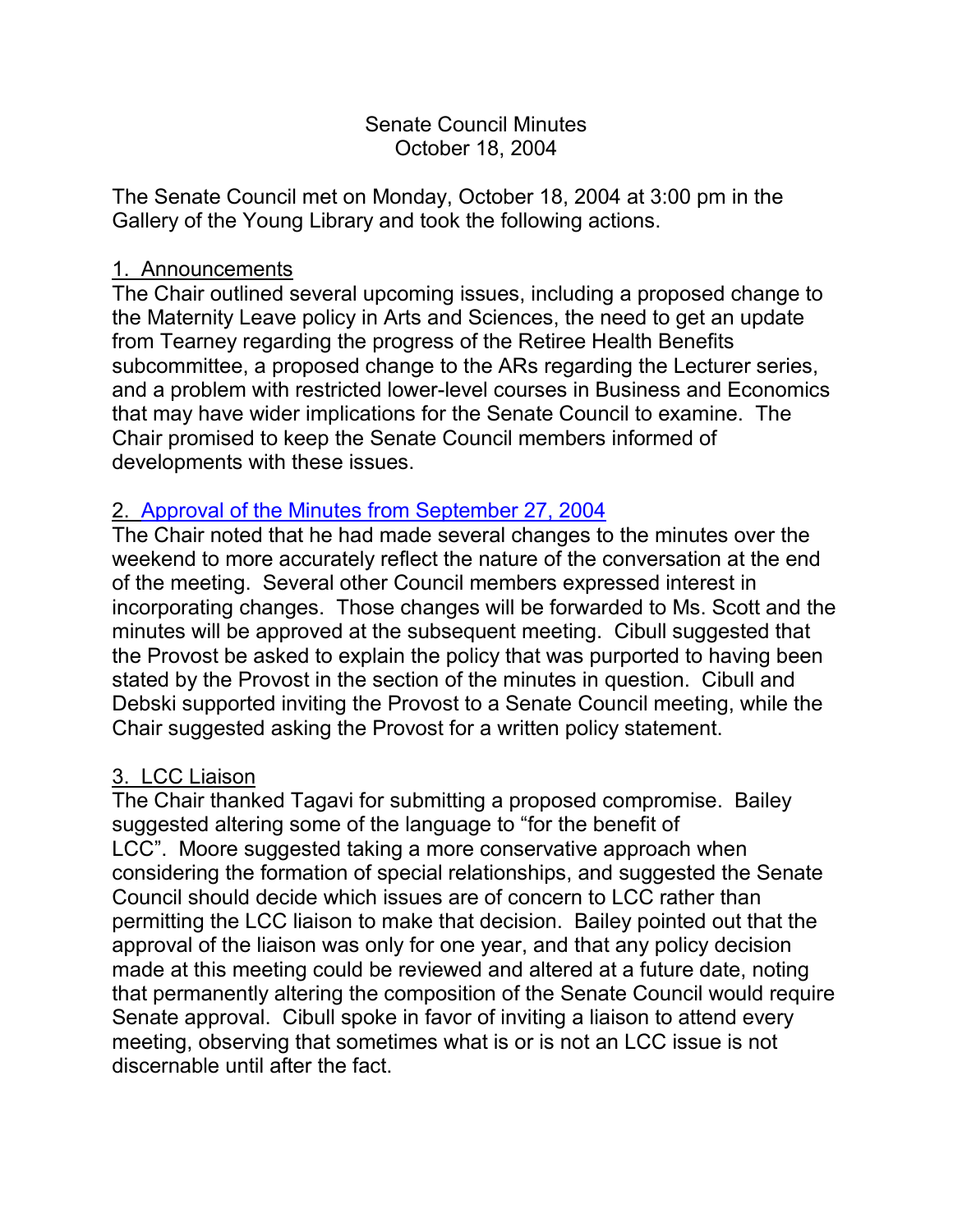Dembo noted that three issues seemed to be at stake; the privilege of the floor, the ability to place items on the agenda, and the status of the liaison visa-vis the listserv. He noted that since visitors are frequently recognized and may speak and that anybody can ask the Chair to place an item on the agenda, he was not entirely sure to what the argument pertained.

Debski spoke in favor of the proposed compromise, noting that the policy could be revisited at the end of the academic year. She requested that Bailey's suggested language be included. Greissman suggested changing the wording to "for the mutual benefit of LCC and UK". Bailey agreed.

Tagavi made a motion to approve the language he suggested with the inclusion of the wording proposed by Bailey/Greissman. Duke seconded the motion, which passed without dissent. The approved wording is below:

- The LCC Liaison is for the remainder of the 2004-2005 academic year. - The LCC Liaison is invited to attend and participate in any SC meeting for the mutual benefit of LCC and UK.

- The LCC Liaison shall receive notices of meetings and agenda items.

## 4. Definition of the meaning of "Medical Center"

Jones reminded the Senate Council members that during a previous Senate meeting the issue had been raised about which colleges constitute the Medical Center, now that the University has been moved to a Provost model. Jones noted that the Senator had suggested that perhaps the Academic Council of the Medical Center (ACMC) should be changed to the Academic Council of the Health Colleges, since the hospital is not part of the colleges of the medical center. Jones suggested charging the ACMC with examining this issue.

Cibull asked which Senator suggested the changes. Dembo replied that it was Perrier. Cibull noted that this issue has come up before during discussion of the relationship between the dean of the College of Medicine and the EVPHA. He noted that many clinical title faculty are very active in their clinical enterprises and not with academic pursuits. Cibull said that some of the issues regarding this division of authority related to the evaluation, promotion and salaries of the faculty.

Jones noted that these questions were much broader than the question at hand, which was merely to identify which colleges were part of the Medical Center. Cibull noted that the issues were related and wondered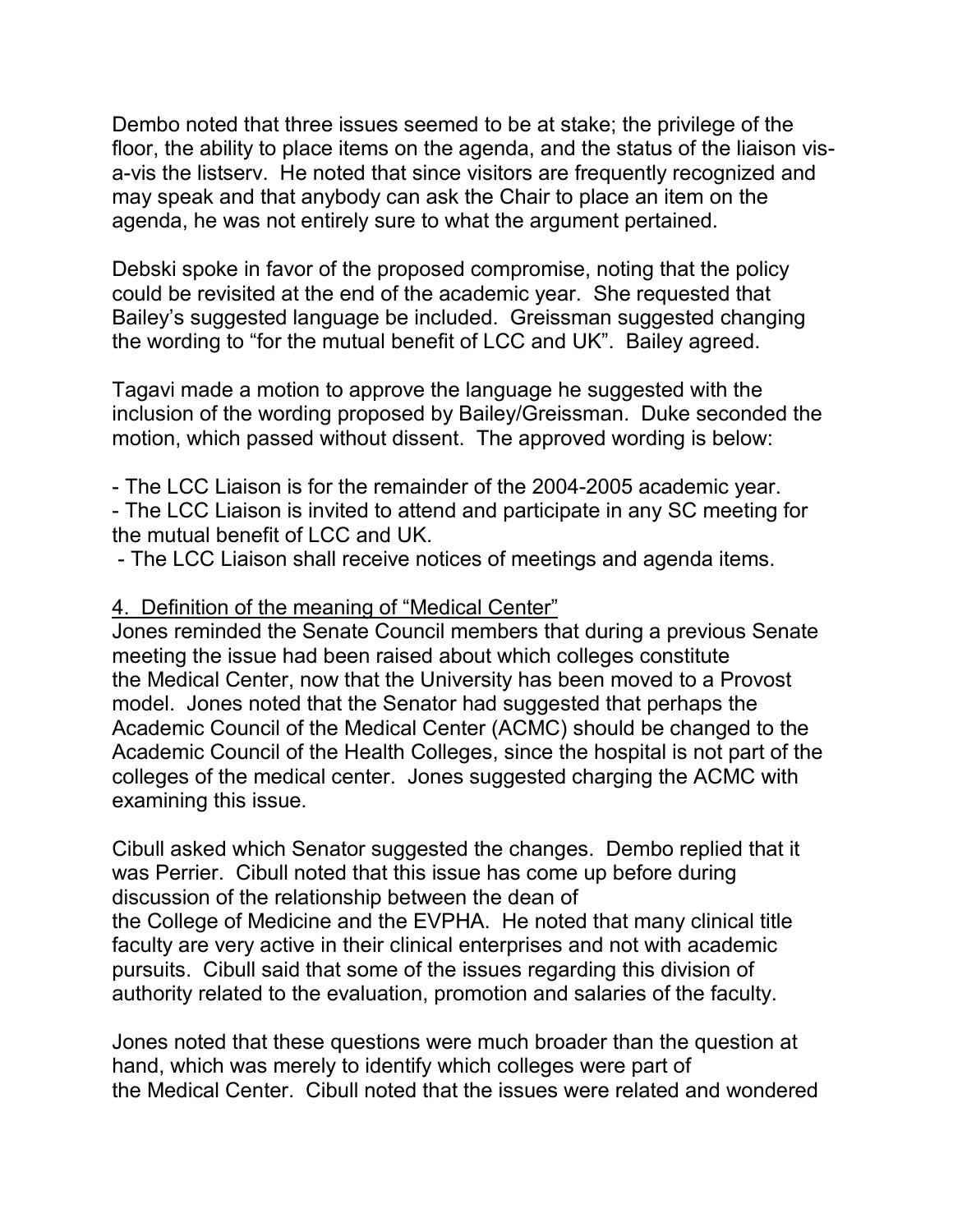where the new College of Public Health fit into the equation. Greissman agreed that the larger question regarded which issues were academic in nature versus which issues were matters of health affairs.

Tagavi suggested defining which colleges were colleges of the medical center and then including that list in the Senate Rules so that future changes to the definition would be more easily incorporated by simply adding or deleting a college. Jones noted that this question also impacts the Rules and Elections Committee's charge to make the Senate Rules reflect the Provost system and asked the Senate Council members to help answer this question.

Duke agreed with Jones' earlier recommendation that this issue be charged to the ACMC for its examination. Bailey asked if the ACMC should also consider its charge, since the definition and charge are interrelated. Debski noted that some discussion had begun regarding the need for an ACMC at all when some people felt that the Graduate Council could review the professional courses and programs, but that the conversation had not continued. Cibull said that the professional expertise of the ACMC was necessary, given the nature of the proposals it hears. He noted that the vast majority of Medical Center courses are highly specialized and required a different sort of consideration than was possible through the Graduate Council.

Ms. Scott read the charge of the ACMC from the Senate Rules. The Chair suggested that the ACMC's charge might help them address some of these issues. He asked the Council members if they would rather send the ACMC the narrow issue of defining which colleges were part of it, or if the broader issues should be part of the Senate Council's request. Jones suggested making the request as narrow as possible.

Jones made a **motion** to ask the Academic Council of the Medical Center to decide if its current name was appropriate, suggest a new name if not, and to state which colleges were part of it. Kaalund **seconded** the motion.

Cibull suggested inviting the Provost and the EVPHA to attend a Senate Council meeting to informally discuss their interaction as it relates to the faculty.

After brief discussion, the motion **passed** without dissent.

5. Employee Benefits Committee Nominees